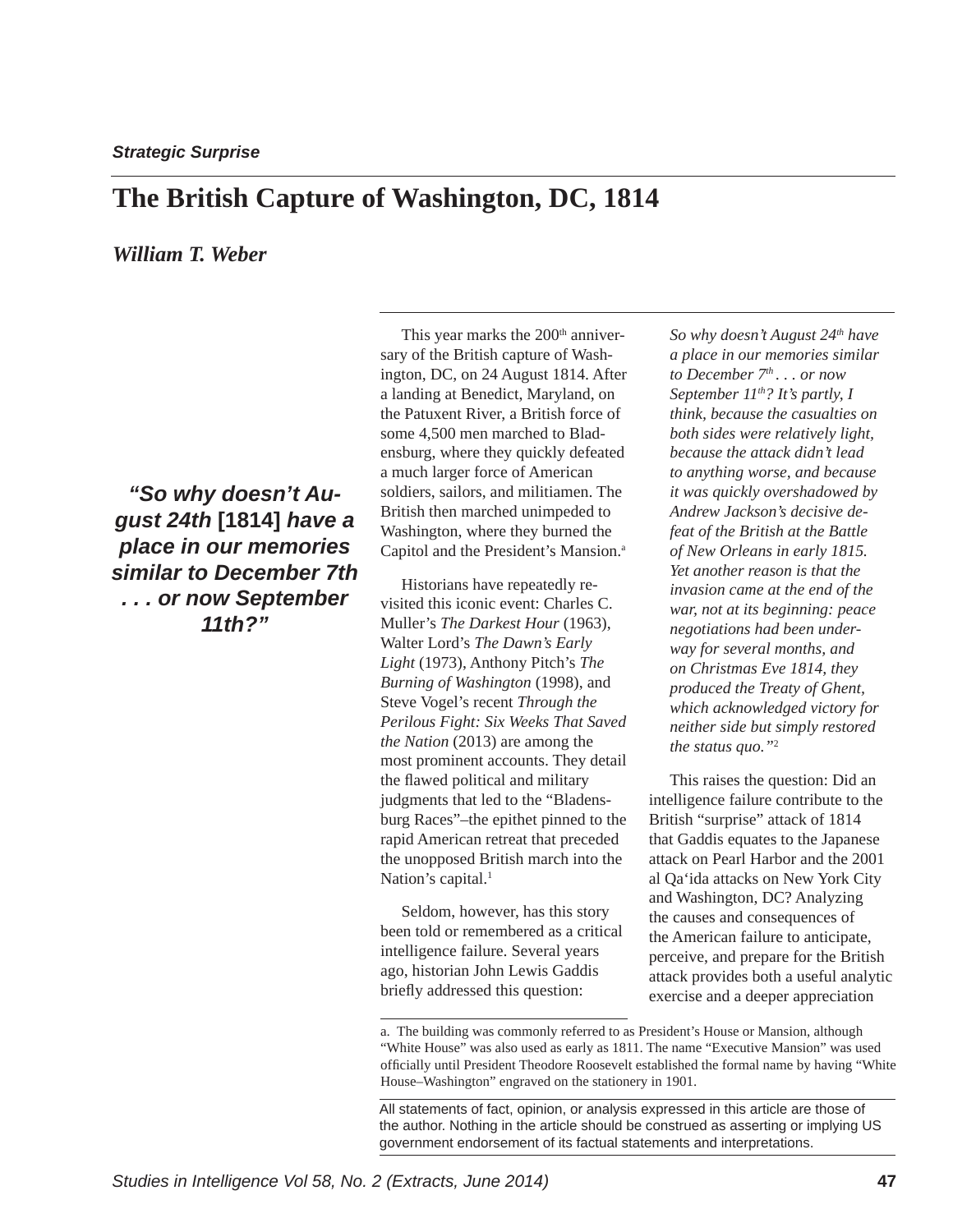of this event during the bicentennial anniversary of the War of 1812.3

To be sure, intelligence in 1814 was far less developed than in 1941 and 2001.

- Both sides gathered intelligence from newspapers and civilians particularly those who crossed largely unguarded borders—merchants, prisoners, deserters, and spies.
- Intelligence coups were rare. Exceptional was the British seizure of the *Cuyahoga*, a ship that carried all of General William Hull's papers and correspondence, which alerted them to a large American force moving toward Detroit.<sup>5</sup>

In the run up to the war, the US suffered a major intelligence failure and a political fiasco followed when, in March 1809, President Madison made public letters purchased for \$50,000—the government's entire espionage budget—from a purported British agent, John Henry, who promptly left the country. The letters revealed that Henry had been sent by the governor of Lower Canada in 1808 to assess the possibility of the New England states seceding from the young union. The administration anticipated that the letter would prove British subversion, discredit his Federalist opponents, and spark a declaration of war. However, they proved to be little more than commonplace gossip, bringing ridicule on the administration.<sup>6</sup>

### *A Surprise Attack*

The British attack in 1814, like the Japanese attack on Pearl Harbor and the 11 September attacks, was not a bolt out of the blue. Madison's administration, like Roosevelt's and Bush's, expected a surprise attack but did not know where or when it would take place. In the case of Pearl Harbor, Navy and Army commanders in Washington sent out on 27 November separate alerts to all US commanders in the Pacific, but this did not prompt those at Pearl Harbor to put their forces on high alert and order active patrolling. Ten days before the attack on Pearl Harbor, Secretary of War Henry L. Stimson wrote in his diary,

*[Roosevelt] brought up the event that we are likely to be attacked perhaps next Monday, for the Japanese are notorious for making an attack without warning, and the question was what we should do. The question was how we should maneuver them into the position of fi ring the fi rst shot without allowing too much danger to ourselves.*<sup>7</sup>

The day before the attack on Pearl Harbor, Roosevelt noted after reading an intercepted Japanese diplomatic message instructing its embassy to break off relations, "This means war."<sup>8</sup>

Similarly, three weeks before the 9/11 attacks, an article in the *President's Daily Brief* (PDB), "Bin Laden Determined to Strike in US," provided a general warning but lacked specifics on the time, place, and methods of attack:

*Clandestine, foreign government, and media reports indicate Bin Ladin since 1997 has wanted to conduct terrorist attacks in the US. . . . We have not been able to corroborate* 

*some of the more sensational threat reporting, such as that from a [—] service in 1998 saying that Bin Ladin wanted to hijack a US aircraft to gain the release of "Blind Shaykh" 'Umar 'Abd al-Rahman and other US-held extremists. Nevertheless, FBI information since that time indicates patterns of suspicious activity in this country consistent with preparations for hijackings or other types of attacks, including recent surveillance of federal buildings in New York.*<sup>9</sup>

Madison, unlike his successors in 1941 and 2001, was aware of both the size and direction of the enemy force approaching the United States. News of the allied armies' capture of Paris on 30 March arrived in Boston on 12 May and was reported in Washington newspapers on 18 May. Madison wrote to Virginia Governor James Barbour of the impending threat in mid-June:

*That the late events in Europe will put it in the power of Great Britain to direct a much greater force against the United States cannot be doubted. How far she may be restrained from so doing by an estimate of her interest in making peace, or by respect for the sentiments of her allies, if these should urge it, cannot yet be known. It is incumbent upon us to suppose that she may be restrained by neither, and to prepare as well we can to meet the augmented force which may invade us.*<sup>10</sup>

Yet, his government was divided over what to do and, consequently, unprepared and poorly organized.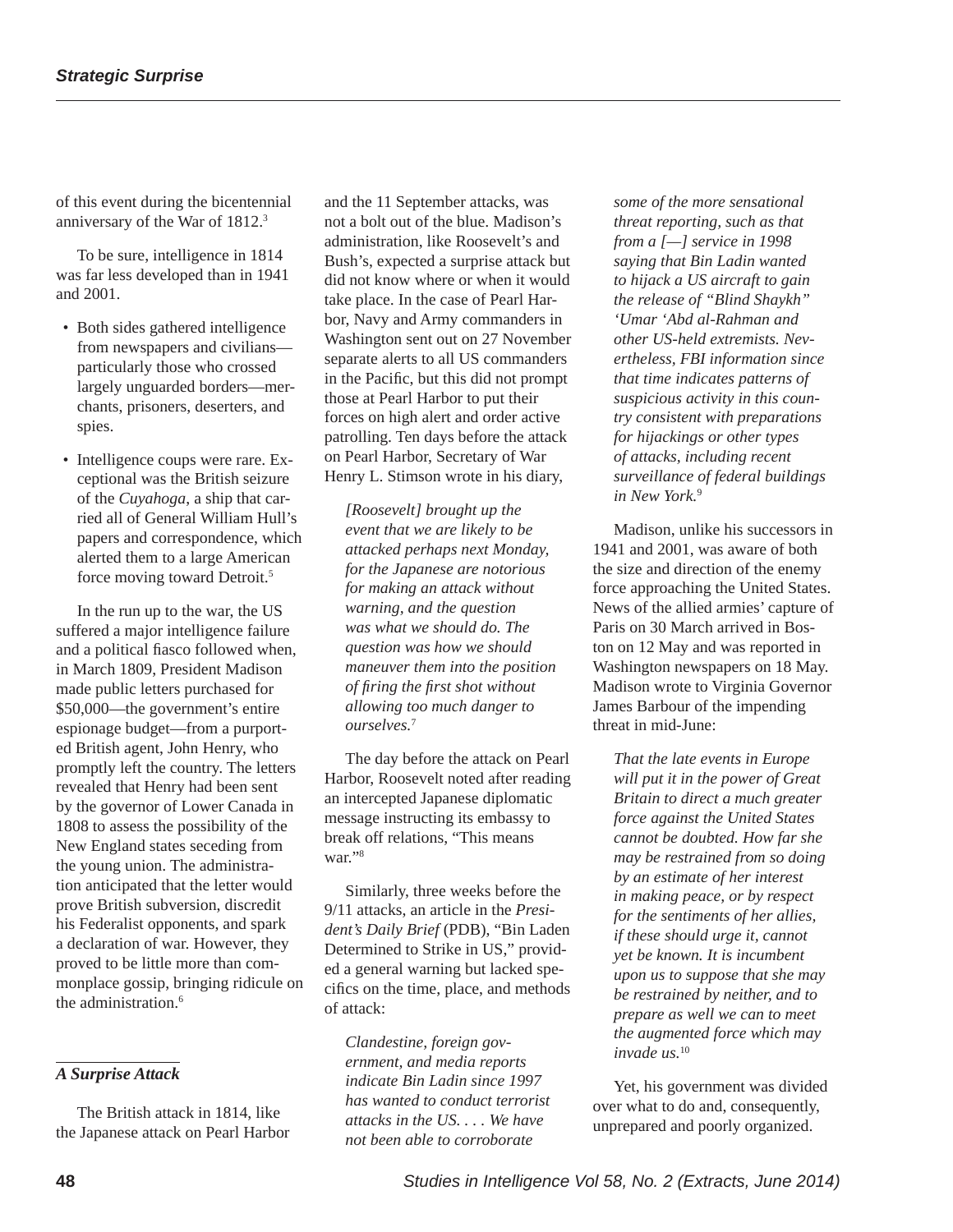The cabinet did not meet to discuss the changed strategic situation until 1 July 1814, when Madison called for the creation of a separate military district responsible for defending the District of Columbia, Maryland, and part of northern Virginia. The new Tenth Military District was carved out of the Fifth Military District, commanded by Brig. Gen. Moses Porter, a veteran of the Revolutionary War.

As with Pearl Harbor and 9/11, the intelligence failure was intertwined with a policy failure. British efforts to mask their intentions exacerbated disagreements within Madison's cabinet.

Porter, who had improved the defenses of Norfolk, Virginia, and served along the Canadian frontier, was an ideal choice for the new district. Secretary of War Armstrong nominated him, but Madison chose Colonel William Winder and promoted him to the rank of brigadier general. Winder, captured at the Battle of Stoney Creek in Upper Canada in 1813, had recently been exchanged. He had almost no military experience, but he was the nephew of Maryland Governor Levin Winder, whose state militia was critical to the defense of Washington.

Armstrong, disappointed that Madison had not endorsed his recommendation, refused to call up units of the DC, Maryland, and Virginia militia before a British force posed a definite threat, preventing them from preparing defenses or training. This suggests that he thought such a contingency was unlikely and not worth the federal government's limited resources to activate the militia until they were absolutely needed.



Source: http://www.westpoint.edu/history/SiteAssets/SitePages/War%20of%20 1812/181206OperationsDCBalrimore.pdf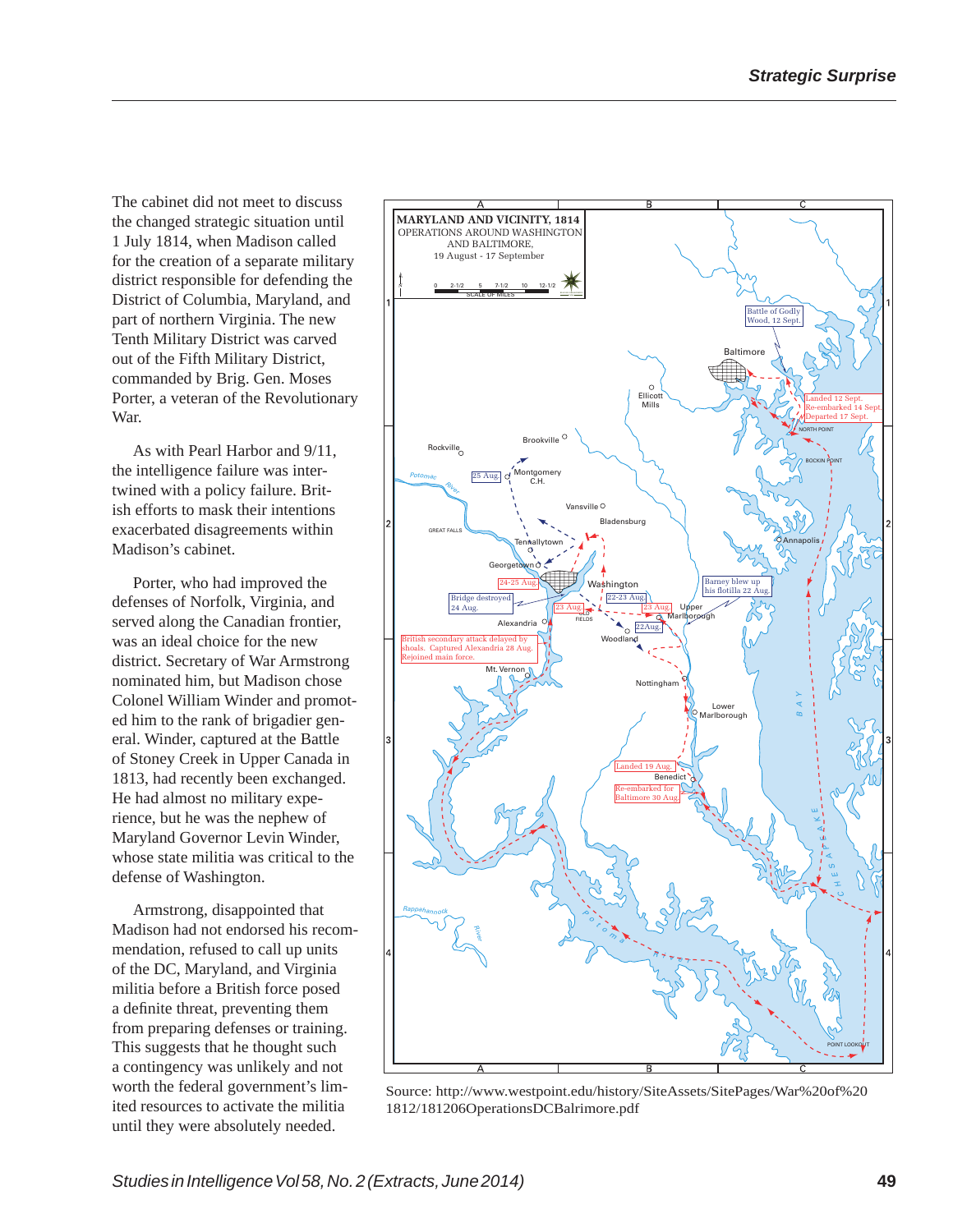It is also likely that his miserliness disguised his pique over Madison's refusal to appoint Porter to defend the city.

Secretary of State Monroe, however, supported Winder, possibly because he expected Madison to put him in charge of Washington's defenses if the British actually threatened the city. Monroe, often referred to as "Colonel," his Revolutionary War rank, had aspired to lead the western campaign to regain Detroit, which had been captured by the British in the summer of 1812, but Madison endorsed the appointment of William Henry Harrison.

Against this bureaucratic and political rivalry, the American government suffered from the "Barriers to Perception" listed in the framework of surprise attacks on the facing page:

- Effective use of denial (secrecy, security, stealth) and deception by an improvising, adaptive foe;
- Mirror imaging, fallacious rational actor assumptions;
- Underestimation of actor's commitment, risk tolerance, or bias toward action;
- Failure of imagination.

All four factors masked the danger posed by the British, whose intentions remained unclear and whose movements confused the Americans. On 2 June 1814, British troops under Maj. Gen. Robert Ross boarded ships in France's Garonne River for Bermuda. His sealed orders instructed him "to effect a diversion on the coasts of the United States of America in favour of the army employed in the defense of Upper and Lower

Canada." He was also proscribed from "any extended operation" that would take him far from the fleet. Ross's forces included three infantry regiments, a brigade of artillery, a detachment of sappers and miners, and other support elements totaling some 2,500 men. They arrived in Bermuda on 24 July, and five days later the Twenty-First Royal Scots Fusiliers, numbering 800 troops, joined them. Departing on 3 August, they entered the Chesapeake Bay on 15 August.<sup>11</sup>

Concurrently, in early June, Governor General Prévost suggested that British Vice Adm. Alexander Cochrane conduct amphibious raids along the Eastern Seaboard and retaliate for American attacks on Canadian towns, most recently Dover on 14 May. Cochrane endorsed the idea and explained to Secretary of State for War and the Colonies Earl Bathurst in a message dated 14 July, "If [British] troops arrive soon and the point of attack is directed toward Baltimore, I have every prospect of success and Washington will be equally accessible. They may be destroyed or laid under contribution as the occasion may require. . . ."<sup>12</sup>

British Rear Admiral George Cockburn, who had led raids in the Chesapeake Bay in 1813, refined Cochrane's concept of operations and proposed landing on the Patuxent River at Benedict, a 50-mile march to Washington. He wrote to Cochrane on 17 July, "I therefore most firmly believe that within forty-eight hours after arrival in the Patuxent of such a force as you expect, the city of Washington might be possessed without difficulty or opposition of any kind."13

Cockburn designed an elaborate deception to mask the British attack by landing southeast of the capital at Benedict from where Annapolis, Baltimore, and Washington were only a few days' march away. He also ordered one squadron in the Patuxent to conduct the usual raids on farms and settlements while keeping Commodore Joshua Barney's flotilla bottled up. These US gunboats had harassed British warships in the Chesapeake Bay before being forced to retreat up the Patuxent earlier that summer. "After making a flourish or two there, sacking Leonard's Town [on the Potomac's Maryland shore] … I shall again move elsewhere, so as to distract Jonathan, do him all the mischief I can and yet not allow him to suspect that a serious and permanent landing is intended anywhere," Cockburn wrote on 16 July.14

The British also planned two operations disguising their invasion's ultimate objective. A squadron led by Captain James Gordon would create a diversion up the Potomac, attacking any fortifications along the river and threatening Alexandria, Virginia, and Washington from the south. A second feint up the Chesapeake Bay under Captain Peter Parker hoped to draw troops away from Washington by conducting raids and threatening to disrupt communications between Baltimore and Philadelphia.15

These movements had the intended effect of confusing the perceptions and thinking of American officials and observers. Francis Scott Key, a member of the DC militia, wrote a reassuring note to his mother on 23 June, telling her the British "have now gone down the river—and nobody seems to think there is any chance of their coming back again,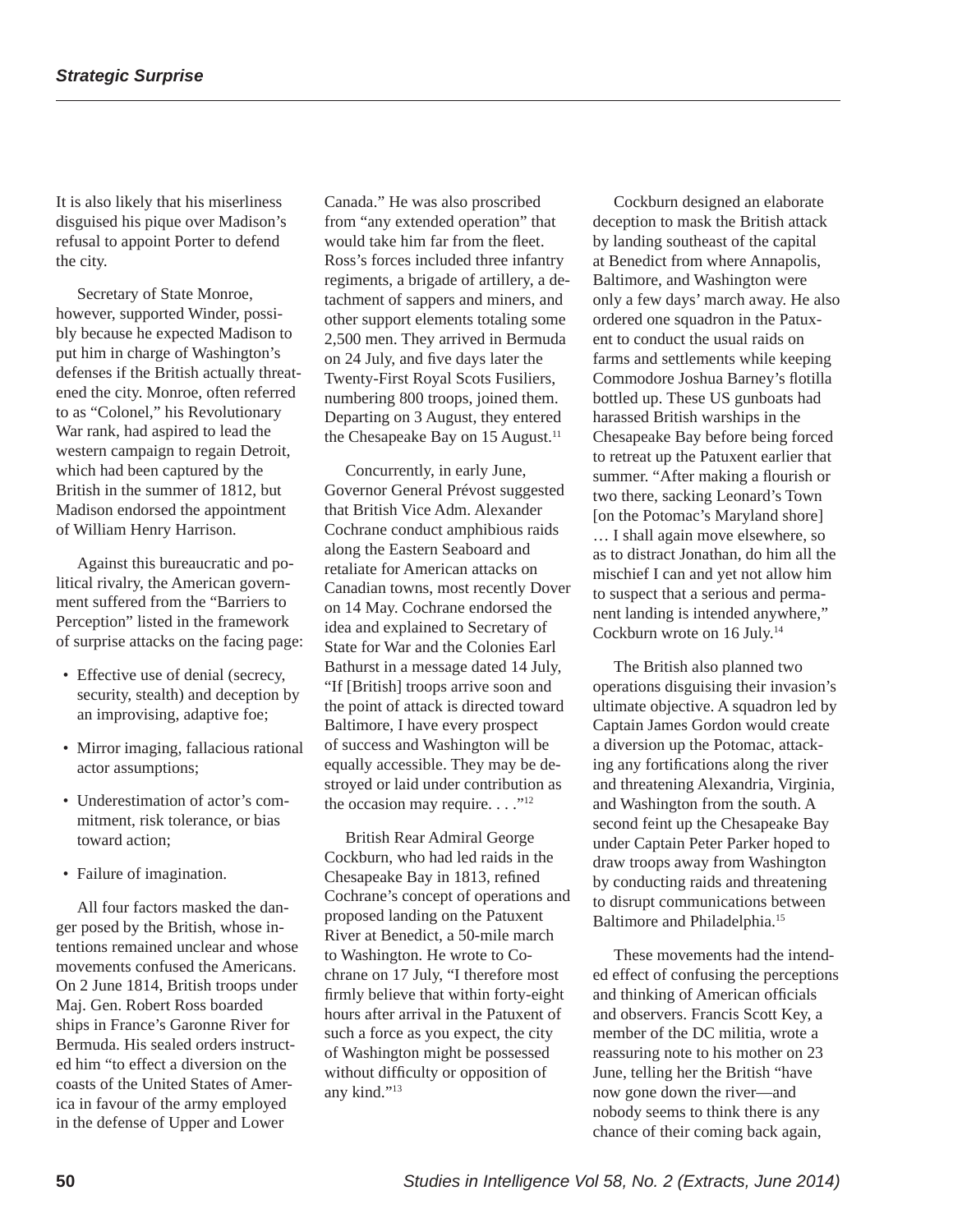# Anticipating Sudden Hostile Action

Abrupt, *deliberate action by an adversary (such as a state, armed force, or terrorist cell) against an unprepared target*

| <b>Archetypes</b>                    | • Japan's attack on Pearl Harbor in 1941                                                                                                                                                                           |
|--------------------------------------|--------------------------------------------------------------------------------------------------------------------------------------------------------------------------------------------------------------------|
|                                      | • Egypt's attack on Israel in the 1973 Arab-Israeli war                                                                                                                                                            |
|                                      | • The attacks of 11 September 2001                                                                                                                                                                                 |
| <b>Essence</b>                       | • Abrupt, deliberate, hostile deed by a unified actor (such<br>as a state, armed force, terrorist cell, revolutionary<br>vanguard party) aimed at disorienting, defeating, or<br>destroying an unprepared opponent |
| <b>Subtypes</b>                      | • Surprise attack                                                                                                                                                                                                  |
|                                      | • Abrupt power play, such as the Soviet Union's blockade of Berlin from land communications in<br>1948 or its emplacement of offensive weapons in Cuba in 1962                                                     |
|                                      | $\bullet$ Coups                                                                                                                                                                                                    |
|                                      | • Diplomatic surprise, such as Egyptian President Anwar Sadat's ouster of Soviet military advisers in<br>1972 or his visit to Israel in 1977                                                                       |
|                                      | • Political assassination                                                                                                                                                                                          |
|                                      | • Initiation, escalation of mass human rights abuses                                                                                                                                                               |
| <b>Barriers to</b>                   | • Effective use of denial (secrecy, security, stealth) and deception by an improvising, adaptive foe                                                                                                               |
| <b>Perception</b>                    | • Mirror-imaging; fallacious rational actor assumptions                                                                                                                                                            |
|                                      | • Underestimation of actor's commitment, risk-tolerance, or bias toward action                                                                                                                                     |
|                                      | • Failure of imagination                                                                                                                                                                                           |
| <b>Analytic</b>                      | • Monitor and reassess warning indicators on regular basis                                                                                                                                                         |
| <b>Concepts/</b><br><b>Analogies</b> | • Conduct red team/forensic assessments of actor's means, motives, and opportunities to commit a<br>sudden hostile act                                                                                             |
|                                      | • Defensive casing and premortems of imaginable surprise: assess weaknesses, vulnerabilities in<br>systems that may invite opportunistic attacks                                                                   |
|                                      | • Measure actor's level of political commitment, especially an all-out effort to bolster capabilities;<br>assess strategic red lines                                                                               |
|                                      | • Do regular strategic stability audits                                                                                                                                                                            |

at least, while the troops are in the neighborhood."16

Thus, when the British invasion force returned to the Patuxent River in August, senior officials offered a variety of opinions about British intentions. Secretary of the Navy William Jones wrote, "The enemy has entered the Patuxent [River] with a very large force indicating design

upon this place [Washington] which may be real, or it may serve to mask his design on Baltimore." Three days later, he noted that another British flotilla was sailing up the Potomac, but he was unsure of its intentions. "What the nature of his force is, or whether it is accompanied with transports or troops is quite uncertain."17

Armstrong, however, doubted an attack on Washington would take place. "Why the devil would they come here?" he declared, pointing to Baltimore as a more lucrative target. Winder, meanwhile, mused that the British would march to capture Annapolis, whose harbor would serve as a base for attacking Baltimore or Washington. He also insisted that the British army had "no object" other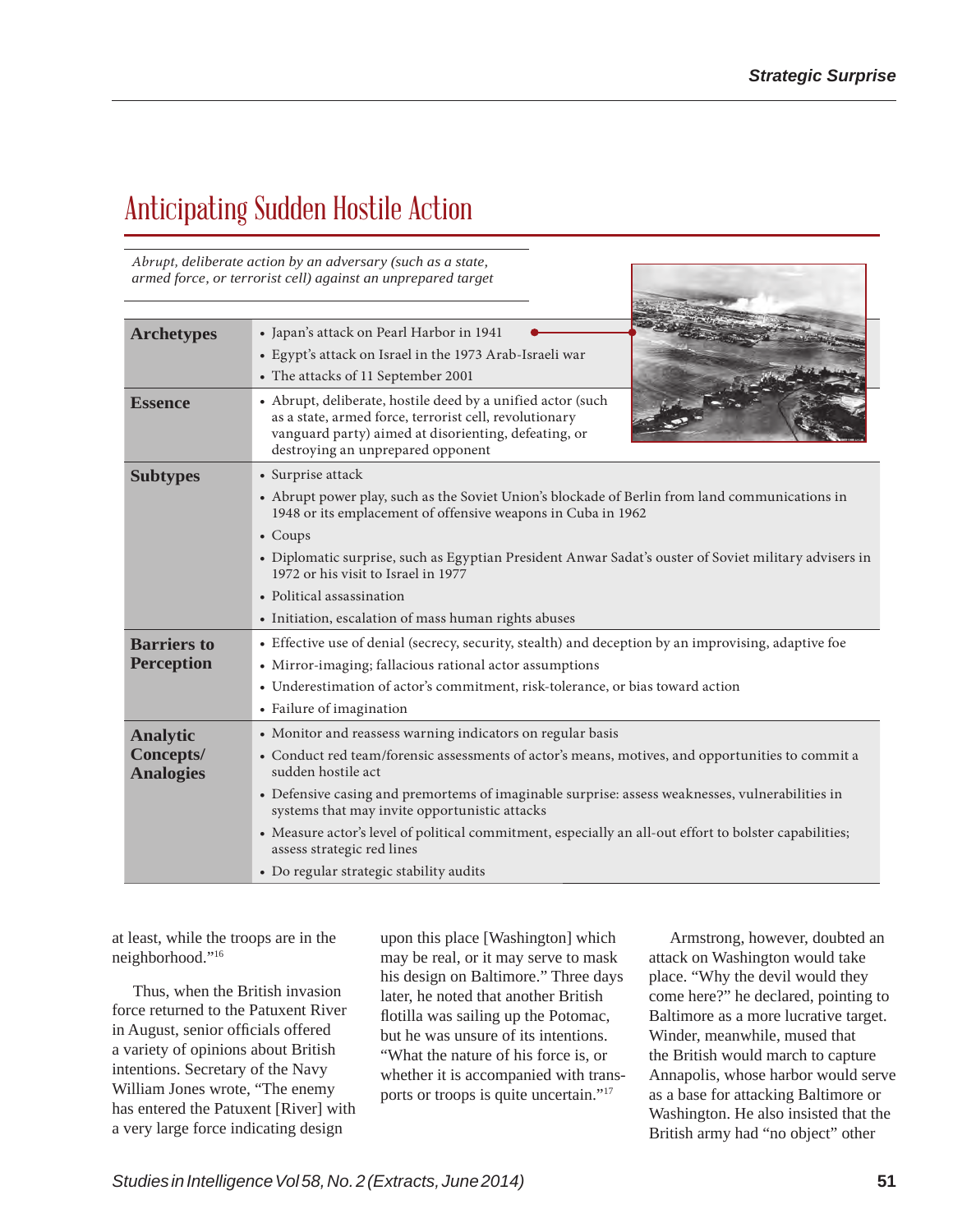than Barney's flotilla, and in the unlikely event they moved on Washington, the invading force was so weak it would accomplish nothing more than "a mere Cossack hurrah."18

After Ross's army landed at Benedict on 19 August, Madison received a report from Monroe, who had taken charge of a cavalry unit to locate and report on the movements of the British forces. Noting that some two dozen enemy vessels were near the town, he inferred that

*the British had moved up the river, either against Com*[modore] *Barney's flotilla at Nottingham, confining their views to that object, or taking that in their way & aiming at the city, in combination with the force on the Powtowmac.*<sup>19</sup>

Based on this information, Madison considered why the British would not or would advance on the capital.

*If the force of the Enemy be not greater than yet appears, & he be without Cavalry, it seems extraordinary that he should venture on an enterprise to this distance* [meaning to Washington] *from his shipping. He may however, count on the effect of boldness & celerity on his side, and the want of precaution on ours. He may be bound also to do something & therefore risk everything.*<sup>20</sup>

British movements after landing subsequently clouded US perceptions of their intentions. The initial march from Benedict via Nottingham and Upper Marlboro to Pigs Point gave the Americans reason to hope that the British objective was only to destroy Barney's gunboats. Barney scuttled

his vessels just as the British came into view on the morning of 22 August. When Cockburn met with Ross on the morning of 23 August, they agreed to press on to Washington.

The British forces then made their way to Wood Yard after a brief skirmish with the Americans, but shortly after midnight received a message from Vice Admiral Cochrane recalling them to Benedict. Having achieved their principal objective, Cochrane saw no need to risk engagements that might endanger the prospects for capturing his more important strategic objectives, Baltimore and New Orleans. Ross initially wanted to return to the fleet, but Cockburn convinced him otherwise. Ross had his troops moving a few hours later, and ignored a second message from Cochrane ordering him to return. He feinted south toward the bridge crossing the lower Potomac—keeping the Americans from discerning his true objective—before reversing direction toward Bladensburg, where another bridge spanned the river at a fordable crossing point.

Even as the British approached Bladensburg, senior American officials had decidedly different assessments of the outcome of the battle. Jones wrote on 23 August, "Our force is fast accumulating and we shall now retard and ultimately repel if not destroy the forces of the enemy whose numbers are various estimated but I believe does not exceed at most 5,000." In a memorandum written the next day, Monroe recorded Armstrong's assessment, "that as the battle would be between militia and regular troops, the former would be beaten."21

Armstrong's forecast proved accurate. Militia from Maryland arrived first on 24 August and deployed near the bridge, only to have Monroe rearrange their dispositions without permission from their commanding officer. Most were quickly pushed back by British infantry supported by Congreve rockets which, while inaccurate, terrified the militia. The British took longer driving off the small number of US Army regulars, Barney's sailors, and Marines. While they were doing so, Winder ordered a general retreat that included the DC militia who had not fired a short.

The battle lasted a little more than three hours. The British arrived in Washington later that night and proceeded to burn prominent public buildings. The Americans set fire to the Navy Yard to prevent the British from capturing it intact. The following evening, British retraced their steps after taking heavy casualties when an American munitions dump exploded and after they were buffeted by a violent thunderstorm. As they made their way back to Benedict, the British Potomac flotilla arrived in Alexandria, which promptly surrendered.

### *Warning and Postmortem*

Although no formal intelligence apparatus for collection or analysis existed in 1814, it is worth considering what type of warning might have been written for President Madison in August, 1814. As was true with regard to Pearl Harbor in 1941 and 11 September 2001, the threat was imminent, but the intentions of the enemy and the specific targets remained unknown. The exchange of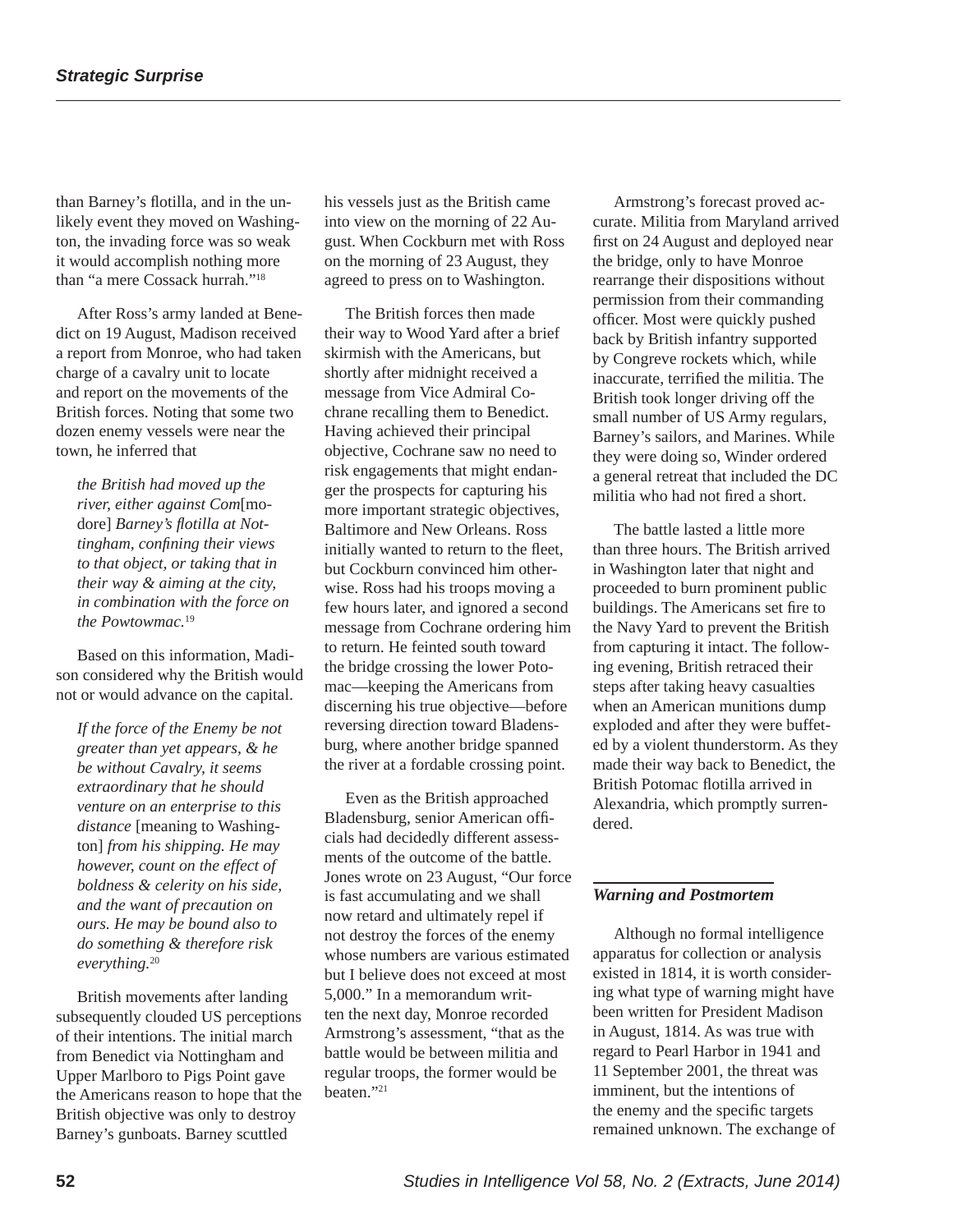letters between Monroe and Madison just after the British landed suggest the issues and uncertainties that might be addressed in a warning article like those published in current intelligence today (see right). The article would have addressed the capabilities of the British forces and their possible intentions.

Such a warning piece would have been quickly overtaken by events. Dolly Madson's letter to her sister on 22 August indicates how quickly the American view of the British threat had evolved into a worst case scenario.

*Dear Sister, My husband left me yesterday morning to join General Winder . . . I have since received two dispatches from him, written with a pencil. The last is alarming, because he desires that I should be ready at a moment's warning to enter my carriage, and leave the city; that the enemy seemed stronger than had at fi rst been reported, and it might happen that they would reach the city with the intention of destroying it.* 

The devastating attack on Washington lowered public confidence in Madison's administration and prompted London to present new demands for a punitive peace at the negotiations in Ghent, Belgium. As noted above, however, the British soon reversed themselves after the US victories at Baltimore and Lake Champlain. The Congress held a perfunctory hearing on the administra-

### *British Probably Have Multiple Objectives for Force in Maryland*

*The British force now at Benedict is large enough to operate for several days, and possibly weeks, against a range of targets, including Commodore Barney's gunboat fl otilla, nearby towns, and possibly Annapolis, Baltimore, or Washington.* Attacks on any of these objectives would be consistent with London's strategy of drawing our forces away from Canada and conducting punitive raids to weaken public support for the war.

- Two-dozen Royal Navy ships and smaller craft almost certainly landed 2,000–4,000 troops, although apparently without cavalry or artillery, according to reports from our scouts in the area.
- We also have reports that another British flotilla is moving up the Potomac River.

*We lack reporting on the goals of the British force, but the absence of a cavalry force and artillery suggests the British want to avoid major engagements and limit their objectives to less well-defended targets.* The force, however, is sufficient to attempt the destruction of Barney's flotilla, trapped upriver at Pigs Point.

- The British are also in position to attack and plunder towns between Benedict and Bladensburg to gather supplies and terrorize the populace.
- If they reach Bladensburg, they would be in position to ford the Potomac and take the National Road to attack Washington in concert with the flotilla sailing up the Potomac.

*Alternative objectives may be the port of Annapolis and Baltimore.* Annapolis could serve as a base for sustained operations in the Chesapeake Bay. From there, British troops could also reembark and sail north to attempt to take Baltimore, a still more lucrative prize.

• The Secretary of War and the Commander of the Tenth Military District judge the British will attack these cities and not Washington.

Our militia in the Blandensburg region outnumber the British troops and could use defensible terrain to delay or stop the more experienced and better trained British force. The Secretary of War, however, judges that British regulars would prevail against our militia. ɸ

tion's handling of the British attack on Washington, and briefly considered moving the nation's capital to Philadelphia or New York. Winder's conduct at the Battle of Bladensburg was also exonerated by a military court. Copies of the British-signed

Treaty of Ghent arrived in the United States in February; it was immediately signed by the president and ratified by the Senate. No commission was convened to study the intelligence failures surrounding the British capture of Washington.

 $\mathcal{L} = \mathcal{L}$